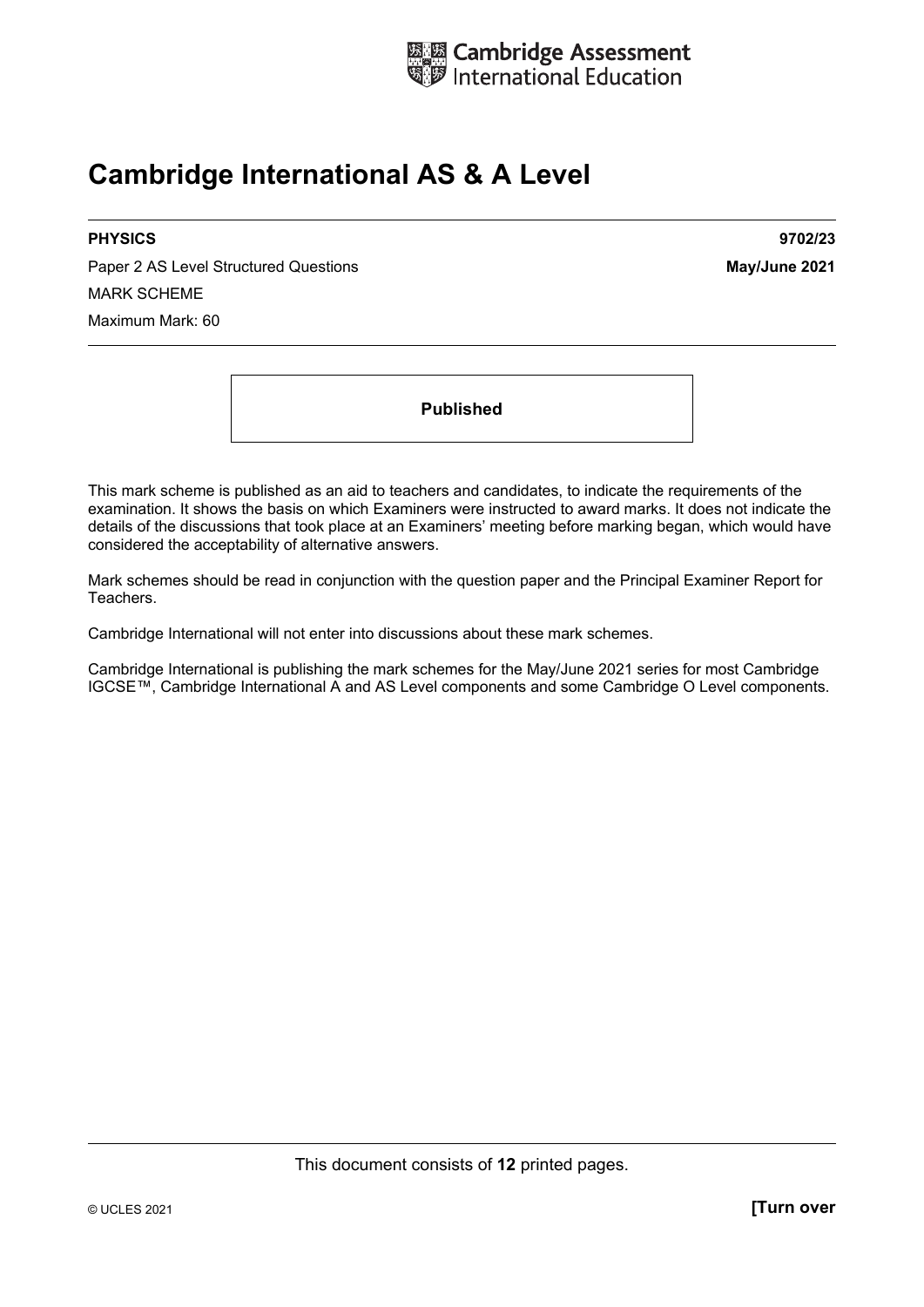#### **Generic Marking Principles**

These general marking principles must be applied by all examiners when marking candidate answers. They should be applied alongside the specific content of the mark scheme or generic level descriptors for a question. Each question paper and mark scheme will also comply with these marking principles.

#### GENERIC MARKING PRINCIPLE 1:

Marks must be awarded in line with:

- the specific content of the mark scheme or the generic level descriptors for the question
- the specific skills defined in the mark scheme or in the generic level descriptors for the question
- the standard of response required by a candidate as exemplified by the standardisation scripts.

GENERIC MARKING PRINCIPLE 2:

Marks awarded are always **whole marks** (not half marks, or other fractions).

#### GENERIC MARKING PRINCIPLE 3:

Marks must be awarded **positively**:

- marks are awarded for correct/valid answers, as defined in the mark scheme. However, credit is given for valid answers which go beyond the scope of the syllabus and mark scheme, referring to your Team Leader as appropriate
- marks are awarded when candidates clearly demonstrate what they know and can do
- marks are not deducted for errors
- marks are not deducted for omissions
- answers should only be judged on the quality of spelling, punctuation and grammar when these features are specifically assessed by the question as indicated by the mark scheme. The meaning, however, should be unambiguous.

#### GENERIC MARKING PRINCIPLE  $4<sup>T</sup>$

Rules must be applied consistently, e.g. in situations where candidates have not followed instructions or in the application of generic level descriptors.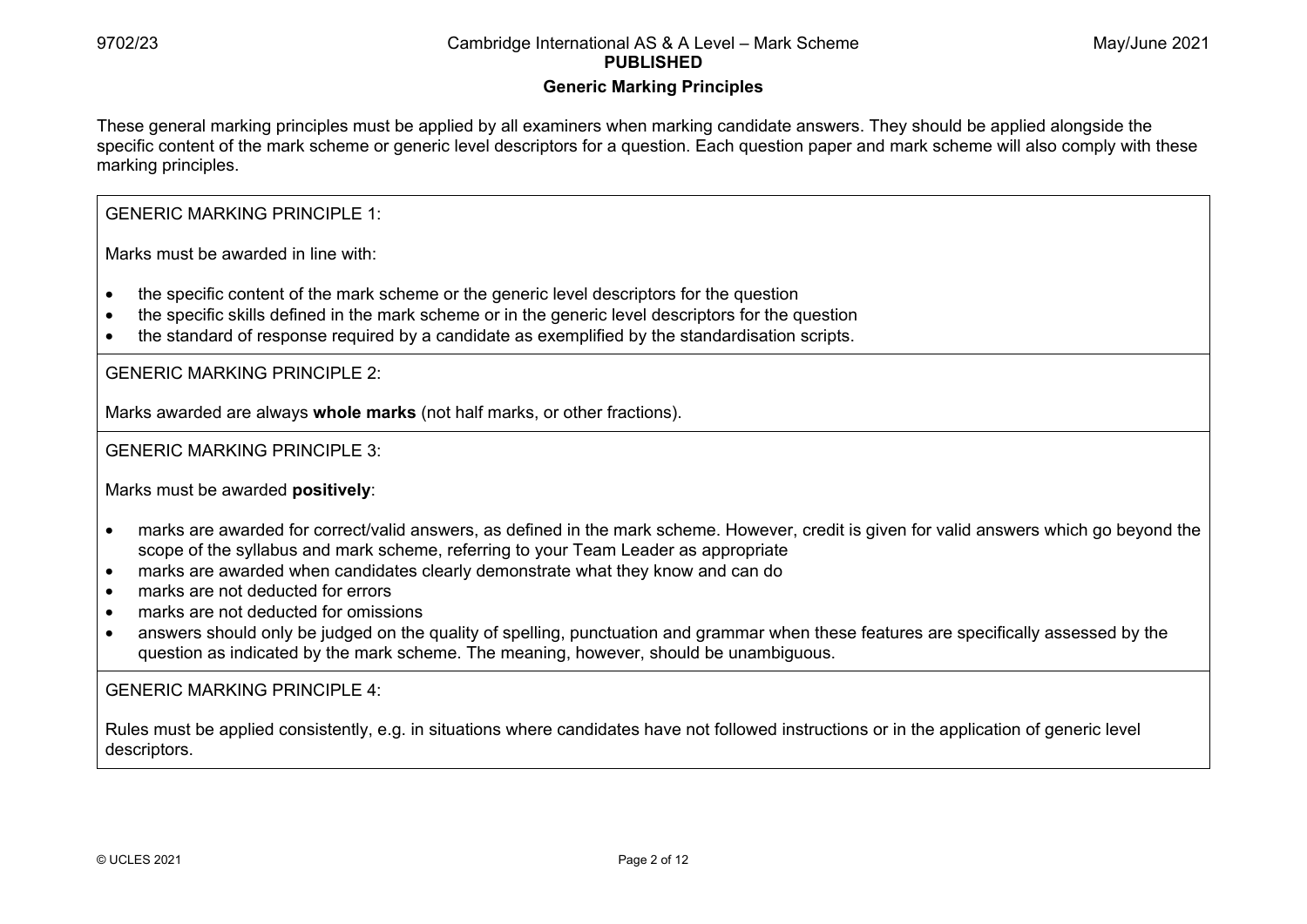#### GENERIC MARKING PRINCIPLE 5:

Marks should be awarded using the full range of marks defined in the mark scheme for the question (however; the use of the full mark range may be limited according to the quality of the candidate responses seen).

#### GENERIC MARKING PRINCIPLE 6:

Marks awarded are based solely on the requirements as defined in the mark scheme. Marks should not be awarded with grade thresholds or grade descriptors in mind.

### **Science-Specific Marking Principles**

- 1 Examiners should consider the context and scientific use of any keywords when awarding marks. Although keywords may be present, marks should not be awarded if the keywords are used incorrectly.
- 2 The examiner should not choose between contradictory statements given in the same question part, and credit should not be awarded for any correct statement that is contradicted within the same question part. Wrong science that is irrelevant to the question should be ignored.
- 3 Although spellings do not have to be correct, spellings of syllabus terms must allow for clear and unambiguous separation from other syllabus terms with which they may be confused (e.g. ethane / ethene, glucagon / glycogen, refraction / reflection).
- 4 The error carried forward (ecf) principle should be applied, where appropriate. If an incorrect answer is subsequently used in a scientifically correct way, the candidate should be awarded these subsequent marking points. Further guidance will be included in the mark scheme where necessary and any exceptions to this general principle will be noted.

#### 5 'List rule' guidance

For questions that require *<sup>n</sup>* responses (e.g. State **two** reasons …):

- The response should be read as continuous prose, even when numbered answer spaces are provided.
- Any response marked *ignore* in the mark scheme should not count towards *n*.
- Incorrect responses should not be awarded credit but will still count towards *n*.
- Read the entire response to check for any responses that contradict those that would otherwise be credited. Credit should **not** be awarded for any responses that are contradicted within the rest of the response. Where two responses contradict one another, this should be treated as a single incorrect response.
- Non-contradictory responses after the first *n* responses may be ignored even if they include incorrect science.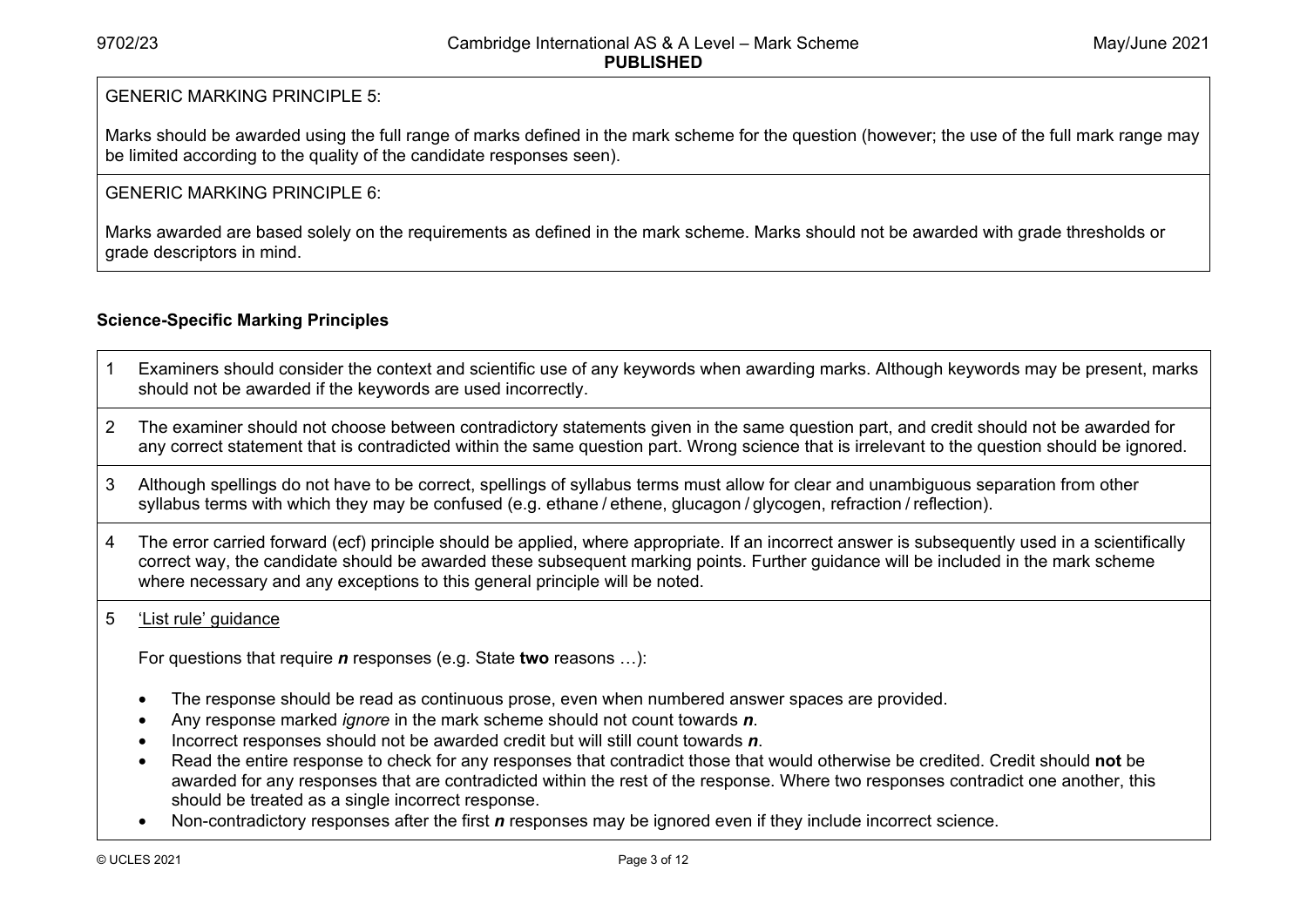#### 6 Calculation specific guidance

Correct answers to calculations should be given full credit even if there is no working or incorrect working, **unless** the question states 'show your working'.

For questions in which the number of significant figures required is not stated, credit should be awarded for correct answers when rounded by the examiner to the number of significant figures given in the mark scheme. This may not apply to measured values.

For answers given in standard form (e.g. *a* × 10<sup>*n*</sup>) in which the convention of restricting the value of the coefficient (*a*) to a value between 1 and 10 is not followed, credit may still be awarded if the answer can be converted to the answer given in the mark scheme.

Unless a separate mark is given for a unit, a missing or incorrect unit will normally mean that the final calculation mark is not awarded. Exceptions to this general principle will be noted in the mark scheme.

#### 7 Guidance for chemical equations

Multiples / fractions of coefficients used in chemical equations are acceptable unless stated otherwise in the mark scheme.

State symbols given in an equation should be ignored unless asked for in the question or stated otherwise in the mark scheme.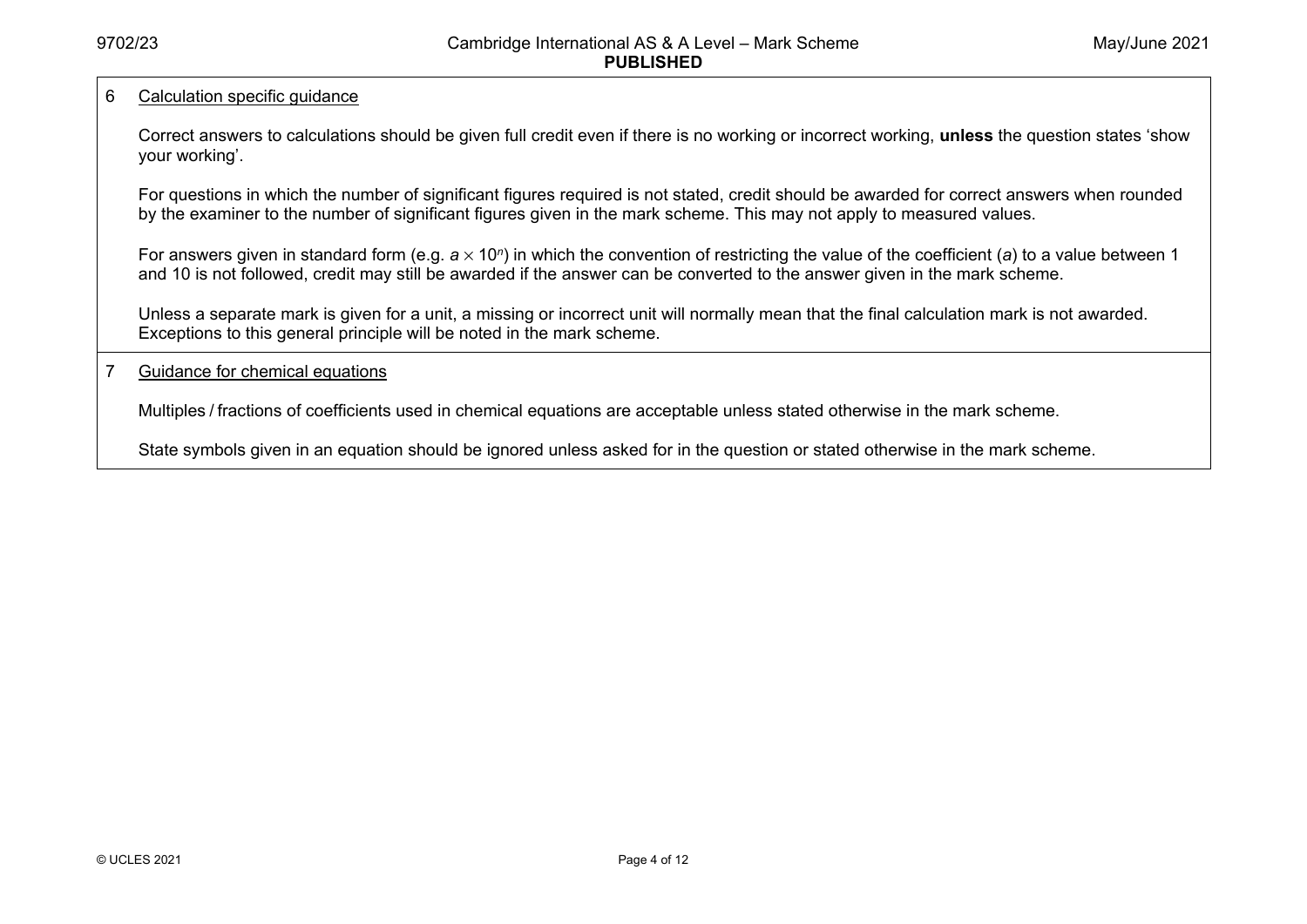#### **Abbreviations**

|                  | Alternative and acceptable answers for the same marking point.                                                                                                                                                                                                  |
|------------------|-----------------------------------------------------------------------------------------------------------------------------------------------------------------------------------------------------------------------------------------------------------------|
| $\left( \right)$ | Bracketed content indicates words which do not need to be explicitly seen to gain credit but which indicate the context for an answer. The<br>context does not need to be seen but if a context is given that is incorrect then the mark should not be awarded. |
|                  | Underlined content must be present in answer to award the mark. This means either the exact word or another word that has the same<br>technical meaning.                                                                                                        |

#### **Mark categories**

| <b>B</b> marks | These are independent marks, which do not depend on other marks. For a <b>B</b> mark to be awarded, the point to which it refers must be<br>seen specifically in the candidate's answer.                                                                                                                                                                                                                                                                                                                                                                                                                                                                        |
|----------------|-----------------------------------------------------------------------------------------------------------------------------------------------------------------------------------------------------------------------------------------------------------------------------------------------------------------------------------------------------------------------------------------------------------------------------------------------------------------------------------------------------------------------------------------------------------------------------------------------------------------------------------------------------------------|
| <b>M</b> marks | These are method marks upon which A marks later depend. For an M mark to be awarded, the point to which it refers must be seen<br>specifically in the candidate's answer. If a candidate is not awarded an M mark, then the later A mark cannot be awarded either.                                                                                                                                                                                                                                                                                                                                                                                              |
| <b>C</b> marks | These are compensatory marks which can be awarded even if the points to which they refer are not written down by the candidate,<br>providing subsequent working gives evidence that they must have known them. For example, if an equation carries a C mark and the<br>candidate does not write down the actual equation but does correct working which shows the candidate knew the equation, then the<br><b>C</b> mark is awarded.<br>If a correct answer is given to a numerical question, all of the preceding C marks are awarded automatically. It is only necessary to<br>consider each of the C marks in turn when the numerical answer is not correct. |
| <b>A</b> marks | These are answer marks. They may depend on an $M$ mark or allow a $C$ mark to be awarded by implication.                                                                                                                                                                                                                                                                                                                                                                                                                                                                                                                                                        |

#### **Annotations**

|           | Indicates the point at which a mark has been awarded.                                                                                                                  |
|-----------|------------------------------------------------------------------------------------------------------------------------------------------------------------------------|
| X         | Indicates an incorrect answer or a point at which a decision is made not to award a mark.                                                                              |
| <b>XP</b> | Indicates a physically incorrect equation ('incorrect physics'). No credit is given for substitution, or subsequent arithmetic, in a physically<br>incorrect equation. |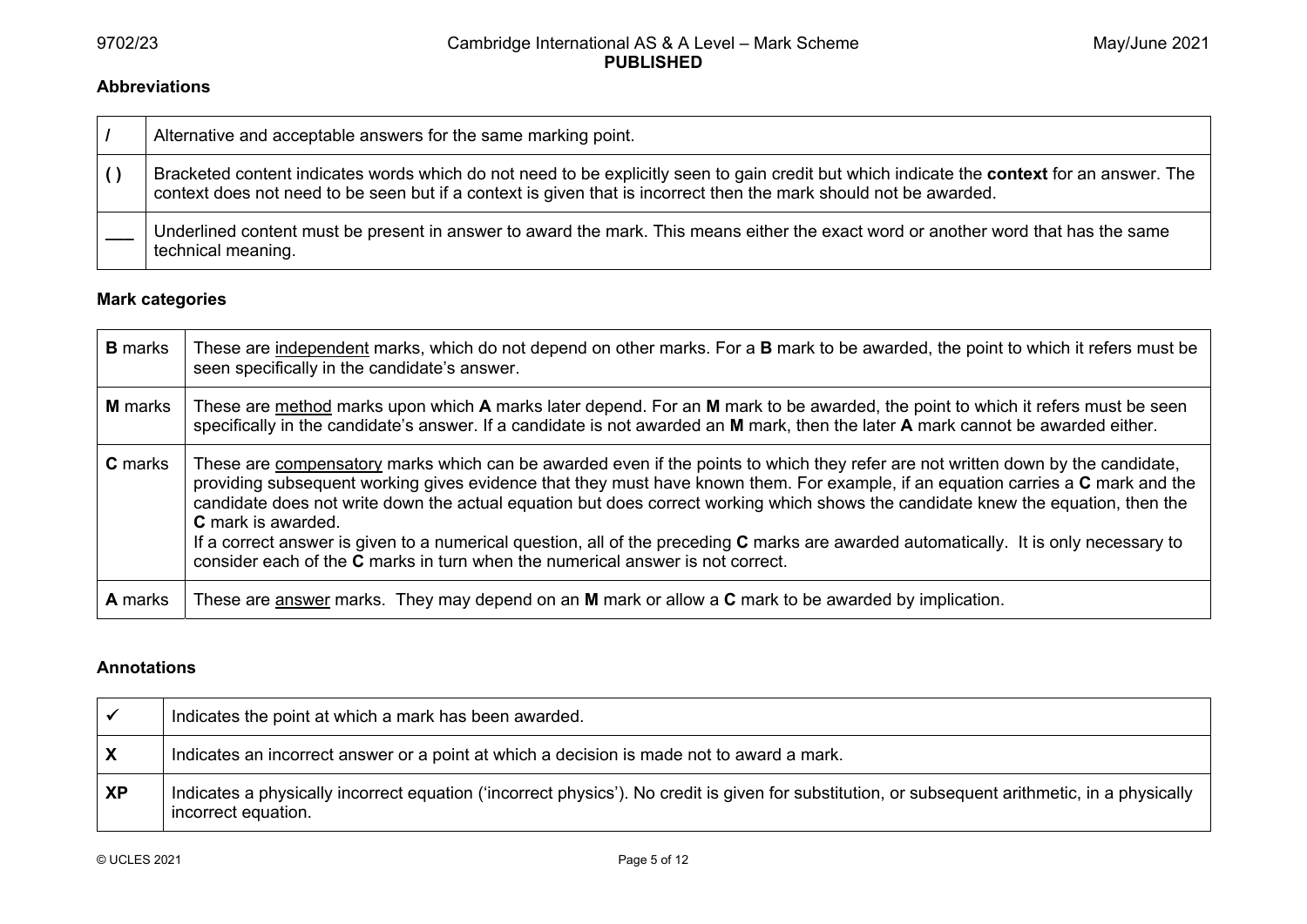| <b>ECF</b>     | Indicates 'error carried forward'. Answers to later numerical questions can always be awarded up to full credit provided they are<br>consistent with earlier incorrect answers. Within a section of a numerical question, ECF can be given after AE, TE and POT errors, but<br>not after XP.                                                                                                                                         |
|----------------|--------------------------------------------------------------------------------------------------------------------------------------------------------------------------------------------------------------------------------------------------------------------------------------------------------------------------------------------------------------------------------------------------------------------------------------|
| <b>AE</b>      | Indicates an arithmetic error. Do not allow the mark where the error occurs. Then follow through the working/calculation giving full<br>subsequent ECF if there are no further errors.                                                                                                                                                                                                                                               |
| <b>POT</b>     | Indicates a power of ten error. Do not allow the mark where the error occurs. Then follow through the working/calculation giving full<br>subsequent ECF if there are no further errors.                                                                                                                                                                                                                                              |
| <b>TE</b>      | Indicates incorrect transcription of the correct data from the question, a graph, data sheet or a previous answer. For example, the value<br>of 1.6 $\times$ 10 <sup>-19</sup> has been written down as 6.1 $\times$ 10 <sup>-19</sup> or 1.6 $\times$ 10 <sup>19</sup> .<br>Do not allow the mark where the error occurs. Then follow through the working/calculation giving full subsequent ECF if there are no<br>further errors. |
| <b>SF</b>      | Indicates that the correct answer is seen in the working but the final answer is incorrect as it is expressed to too few significant figures.                                                                                                                                                                                                                                                                                        |
| <b>BOD</b>     | Indicates that a mark is awarded where the candidate provides an answer that is not totally satisfactory, but the examiner feels that<br>sufficient work has been done ('benefit of doubt').                                                                                                                                                                                                                                         |
| <b>CON</b>     | Indicates that a response is contradictory.                                                                                                                                                                                                                                                                                                                                                                                          |
|                | Indicates parts of a response that have been seen but disregarded as irrelevant.                                                                                                                                                                                                                                                                                                                                                     |
| M <sub>0</sub> | Indicates where an A category mark has not been awarded due to the M category mark upon which it depends not having previously<br>been awarded.                                                                                                                                                                                                                                                                                      |
| ۸              | Indicates where more is needed for a mark to be awarded (what is written is not wrong, but not enough). May also be used to annotate<br>a response space that has been left completely blank.                                                                                                                                                                                                                                        |
| <b>SEEN</b>    | Indicates that a page has been seen.                                                                                                                                                                                                                                                                                                                                                                                                 |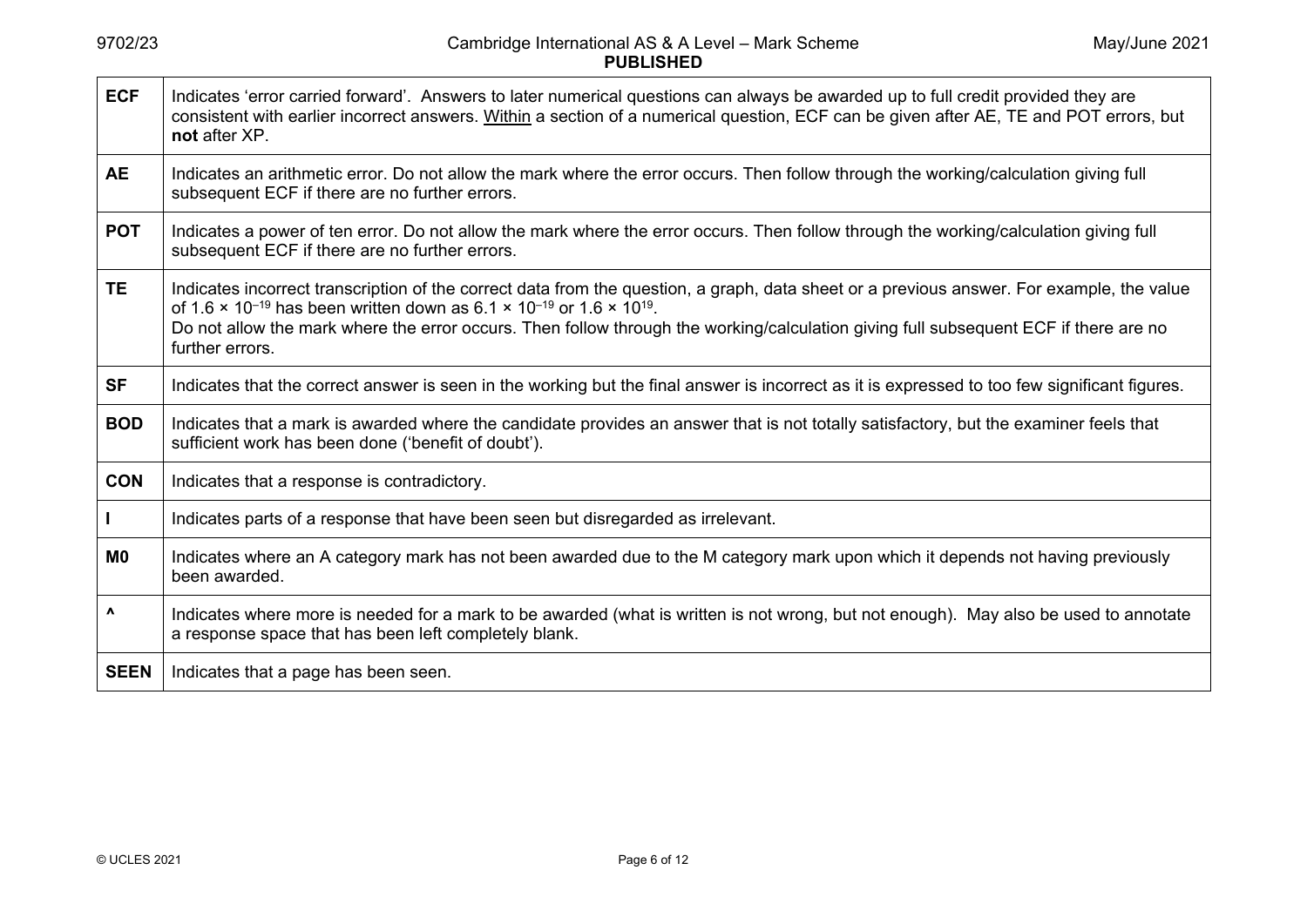| Question  | <b>Answer</b>                                                                  | <b>Marks</b>   |
|-----------|--------------------------------------------------------------------------------|----------------|
| 1(a)(i)   | two correct scalar quantities e.g. time, mass, distance, temperature           | <b>B1</b>      |
|           | two correct vector quantities e.g. force, acceleration, velocity, displacement | <b>B1</b>      |
| 1(a)(ii)  | magnitude                                                                      | <b>B1</b>      |
|           | unit                                                                           | <b>B1</b>      |
| 1(b)(i)   | north component of velocity = 11 m s <sup>-1</sup>                             | A <sub>1</sub> |
|           | east component of velocity = $7.5$ m s <sup>-1</sup>                           | <b>A1</b>      |
| 1(b)(ii)  | velocity = $7.5 - 2.7$                                                         | <b>A1</b>      |
|           | $= 4.8$ m s <sup>-1</sup>                                                      |                |
| 1(b)(iii) | velocity = $\sqrt{(11^2 + 4.8^2)}$                                             | C <sub>1</sub> |
|           | $= 12 \text{ m s}^{-1}$                                                        | <b>A1</b>      |
| 1(b)(iv)  | angle = $\tan^{-1}(4.8/11)$                                                    | C <sub>1</sub> |
|           | $= 24^{\circ}$                                                                 | A <sub>1</sub> |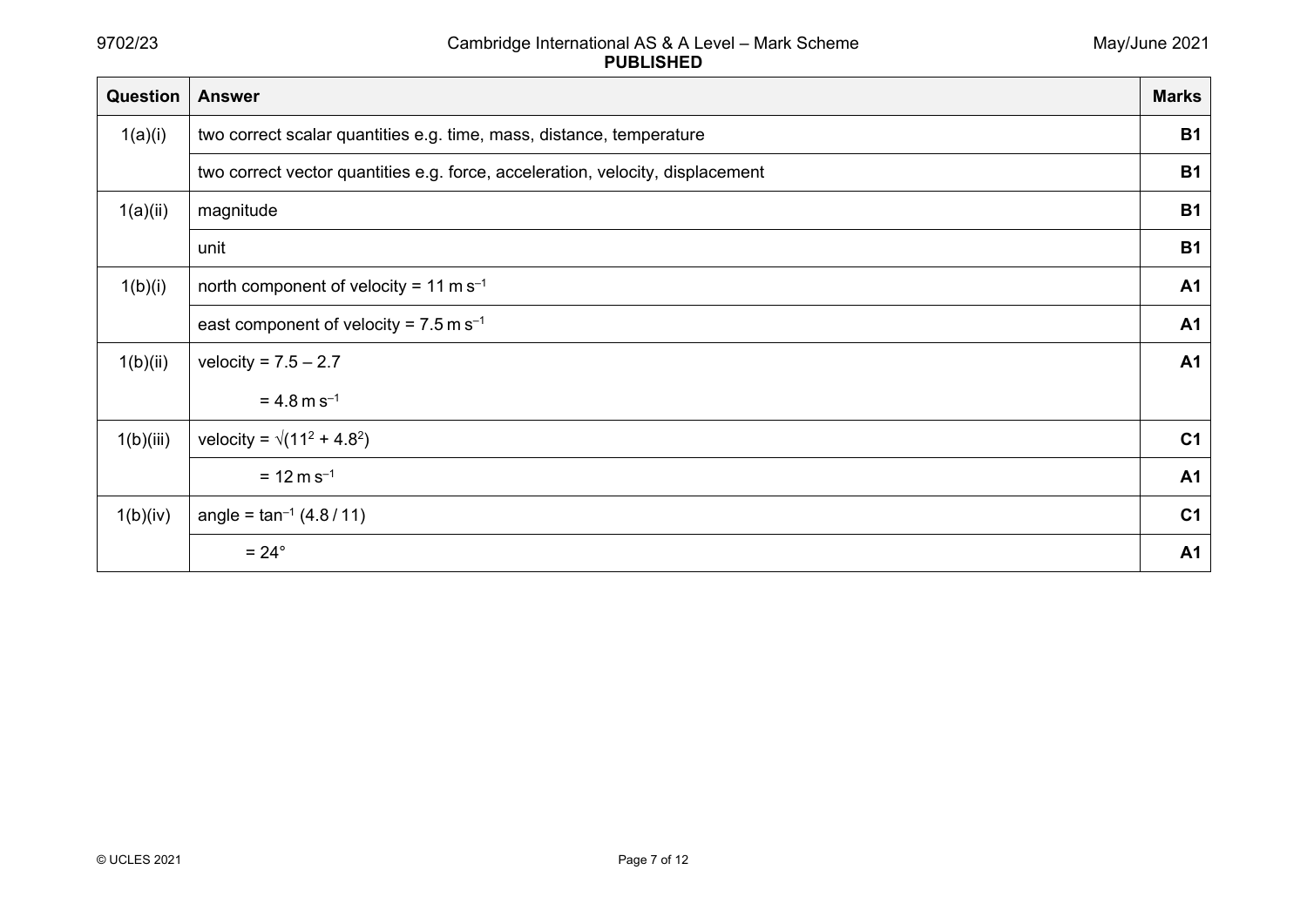| <b>Question</b> | <b>Answer</b>                                                                                                                                         | <b>Marks</b>   |
|-----------------|-------------------------------------------------------------------------------------------------------------------------------------------------------|----------------|
| 2(a)            | change in velocity / time (taken)                                                                                                                     | <b>B1</b>      |
| 2(b)(i)         | air resistance increases (with speed/with time)                                                                                                       | <b>B1</b>      |
|                 | resultant force decreases (as speed increases/with time) so acceleration decreases (as speed increases/with time)                                     | <b>B1</b>      |
|                 | when air resistance equals the weight the speed/velocity/v becomes constant                                                                           | <b>B1</b>      |
| 2(b)(ii)        | speed = $36 \text{ m s}^{-1}$                                                                                                                         | A <sub>1</sub> |
| 2(b)(iii)       | height given by area under the curve                                                                                                                  | C <sub>1</sub> |
|                 | height = $950 \text{ m}$                                                                                                                              | A2             |
|                 | Round to two significant figures and award 2 marks for a value in the range 920–980 m and 1 mark for a value in the range<br>900-910 m or 990-1000 m. |                |
| 2(b)(iv)        | line starting at $(0, 9.8)$                                                                                                                           | <b>B1</b>      |
|                 | curve with negative gradient between $t = 0$ and $t = 20$ s                                                                                           | <b>B1</b>      |
|                 | line showing zero acceleration between $t = 20$ s and $t = 30$ s                                                                                      | <b>B1</b>      |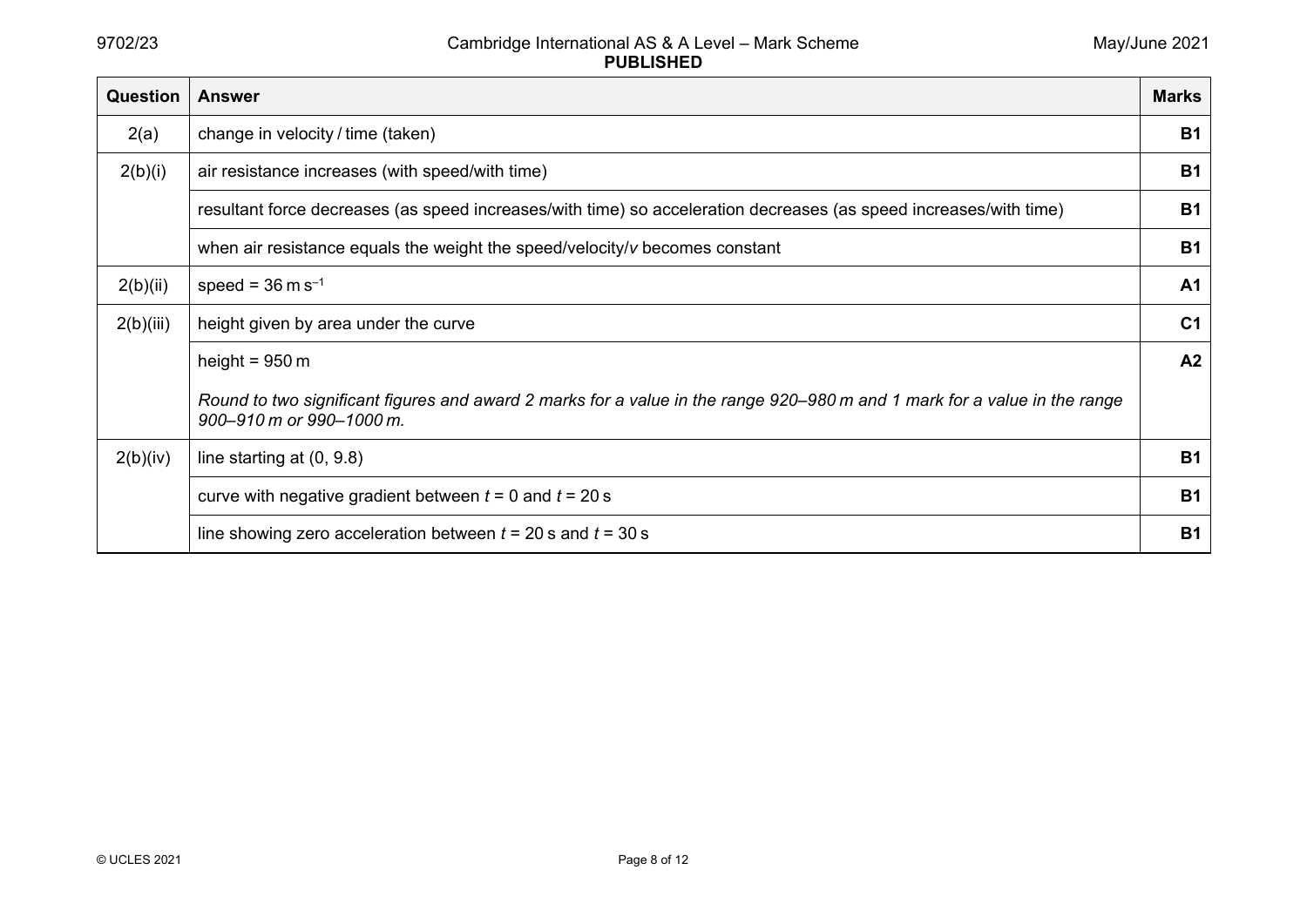| Question  | <b>Answer</b>                                                                                        | <b>Marks</b>   |
|-----------|------------------------------------------------------------------------------------------------------|----------------|
| 3(a)      | force $\times$ distance                                                                              | M1             |
|           | perpendicular distance of (line of action of) force from the point                                   | A <sub>1</sub> |
| 3(b)(i)   | distance moved by pointer = $123 - 86$ (= 37 mm)                                                     | C <sub>1</sub> |
|           | (extension = $37 \times (1.8 / 52.6) = 1.3$ (mm)                                                     | <b>A1</b>      |
|           | or                                                                                                   |                |
|           | sin or tan $\theta$ = 37/526 (so $\theta$ = 4.0° so extension =) sin or tan $\theta$ × 18 = 1.3 (mm) |                |
| 3(b)(ii)  | moment = $0.472 \times 9.81 \times 6.2 \times 10^{-2}$                                               | C <sub>1</sub> |
|           | $= 0.29$ N m                                                                                         | <b>A1</b>      |
| 3(b)(iii) | $(\Delta)$ F × 1.8 × 10 <sup>-2</sup> = 0.29                                                         | C <sub>1</sub> |
|           | $\Delta F = 16 N$                                                                                    | A <sub>1</sub> |
| 3(b)(iv)  | $k = F/x$                                                                                            | C <sub>1</sub> |
|           | $= 16 / (1.3 \times 10^{-3})$                                                                        | <b>A1</b>      |
|           | $= 1.2 \times 10^4$ N m <sup>-1</sup>                                                                |                |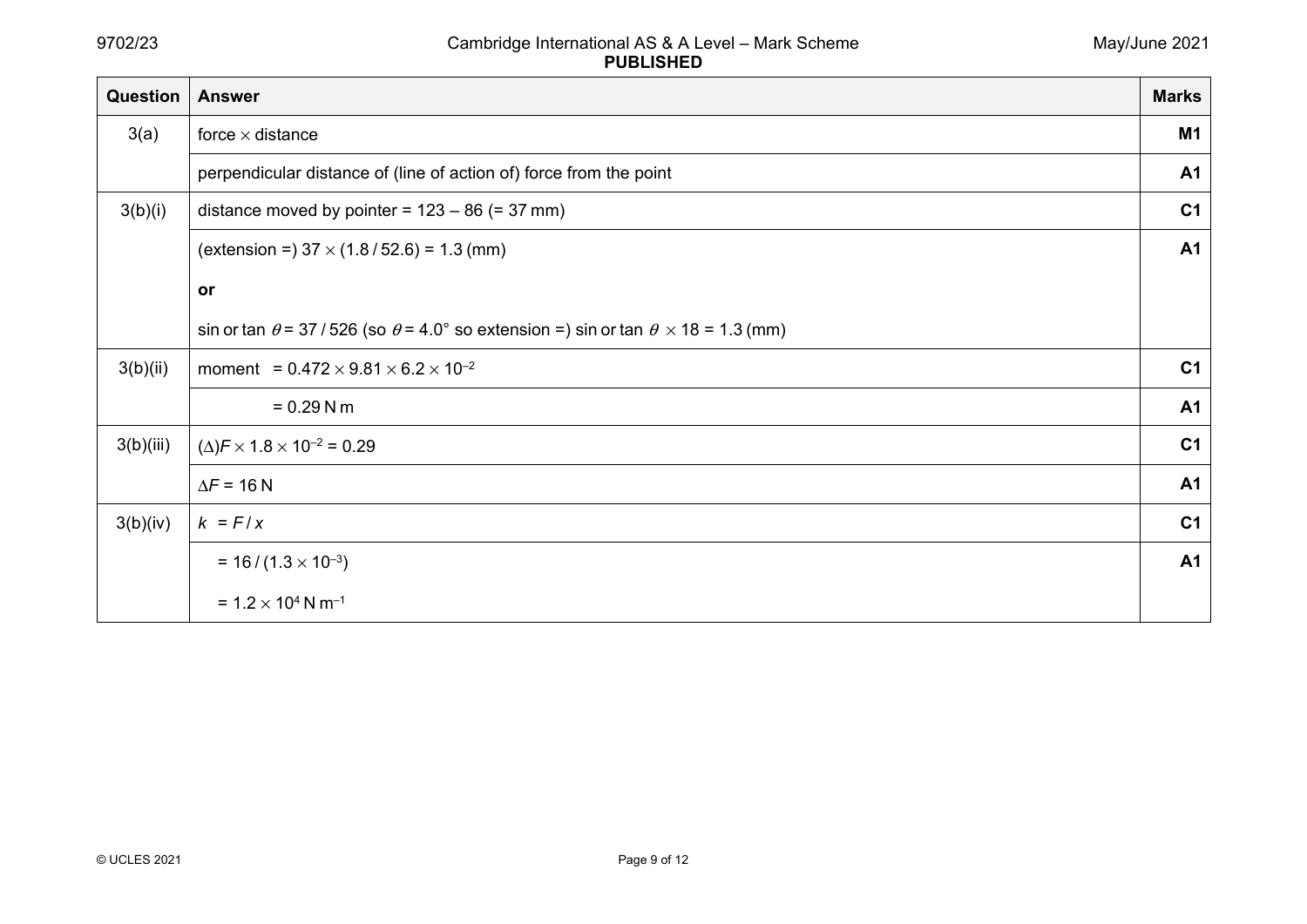| Question | <b>Answer</b>                                                                         | <b>Marks</b>   |
|----------|---------------------------------------------------------------------------------------|----------------|
| 4(a)     | (when two or more) waves meet/overlap (at a point)                                    | <b>B1</b>      |
|          | (resultant) displacement is sum of the individual displacements                       | <b>B1</b>      |
| 4(b)     | intensity $\infty$ amplitude <sup>2</sup>                                             | C <sub>1</sub> |
|          | maximum intensity = $9I$                                                              | A <sub>1</sub> |
| 4(c)(i)  | $x = \lambda D/a$                                                                     | C <sub>1</sub> |
|          | $=$ (550 $\times$ 10 <sup>-9</sup> $\times$ 1.2)/(0.35 $\times$ 10 <sup>-3</sup> )    | C <sub>1</sub> |
|          | $= 1.9 \times 10^{-3}$ m                                                              | A <sub>1</sub> |
| 4(c)(ii) | red light has longer wavelength (than 550 nm) so distance (between fringes) increases | <b>B1</b>      |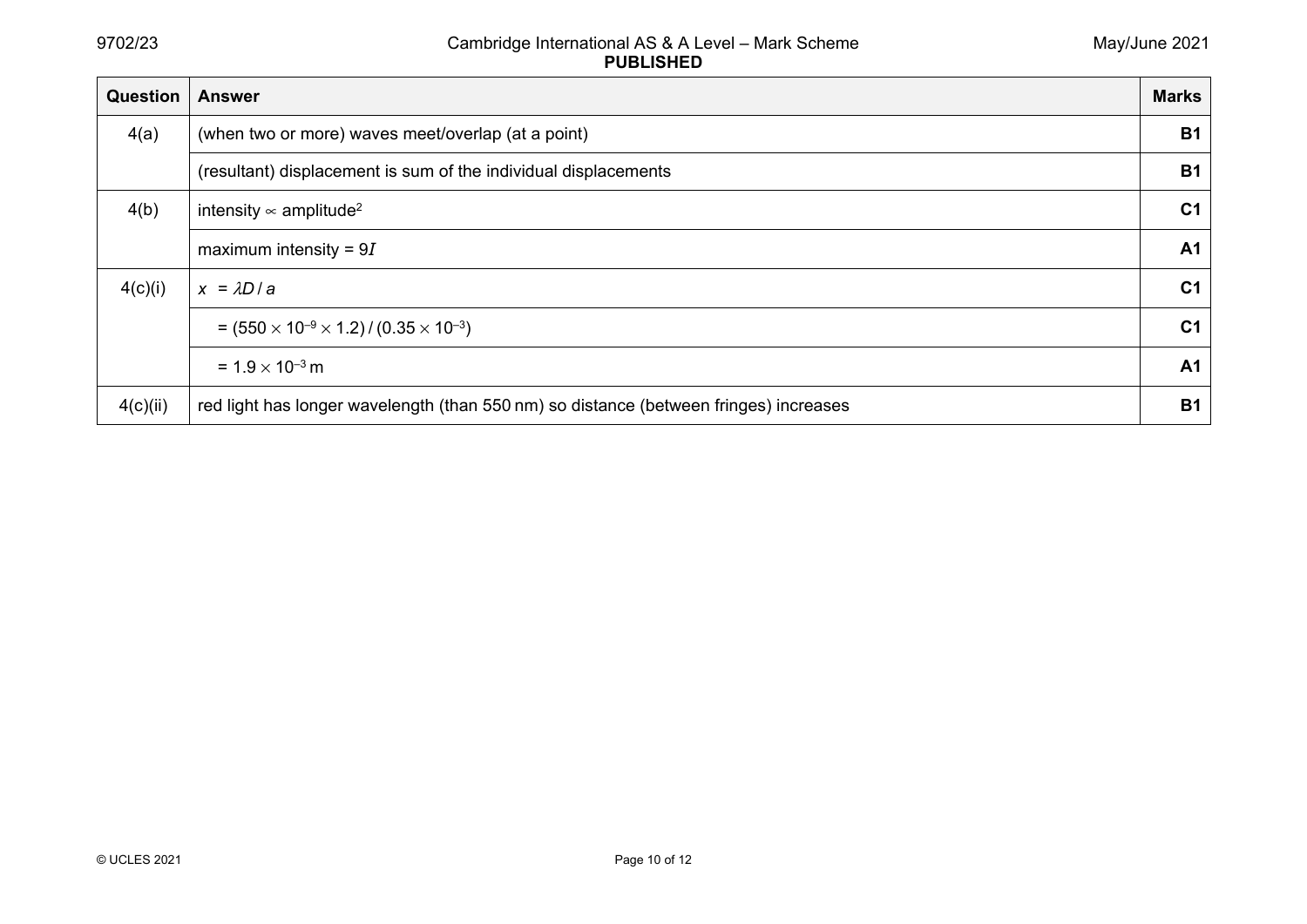| Question  | <b>Answer</b>                                                                            | <b>Marks</b>   |
|-----------|------------------------------------------------------------------------------------------|----------------|
| 5(a)      | energy per unit charge                                                                   | <b>B1</b>      |
|           | energy transferred by source driving charge around the complete circuit                  | <b>B1</b>      |
|           | or<br>energy transferred from other forms to electrical energy                           |                |
| 5(b)      | there is a p.d. across the internal resistance/ $r$                                      | <b>B1</b>      |
|           | change in current/ $I$ results in a change in p.d. across the internal resistance        | <b>B1</b>      |
|           | $V = E - p.d.$ across internal resistance                                                | <b>B1</b>      |
|           | or<br>change in p.d. across $r$ causes a change in $V$ (as e.m.f. is constant)           |                |
| 5(c)(i)   | $E = 7.4 V$                                                                              | A <sub>1</sub> |
| 5(c)(ii)  | maximum current = $0.92 A$                                                               | A <sub>1</sub> |
| 5(c)(iii) | $r = E/I_{MAX}$ or (-)gradient                                                           | C <sub>1</sub> |
|           | e.g. $r = 7.4/0.92$                                                                      | <b>A1</b>      |
|           | $= 8.0 \Omega$                                                                           |                |
| 5(d)      | straight line with negative gradient that is smaller in magnitude than the original line | <b>B1</b>      |
|           | line which would have intercept on V-axis below the original line                        | <b>B1</b>      |